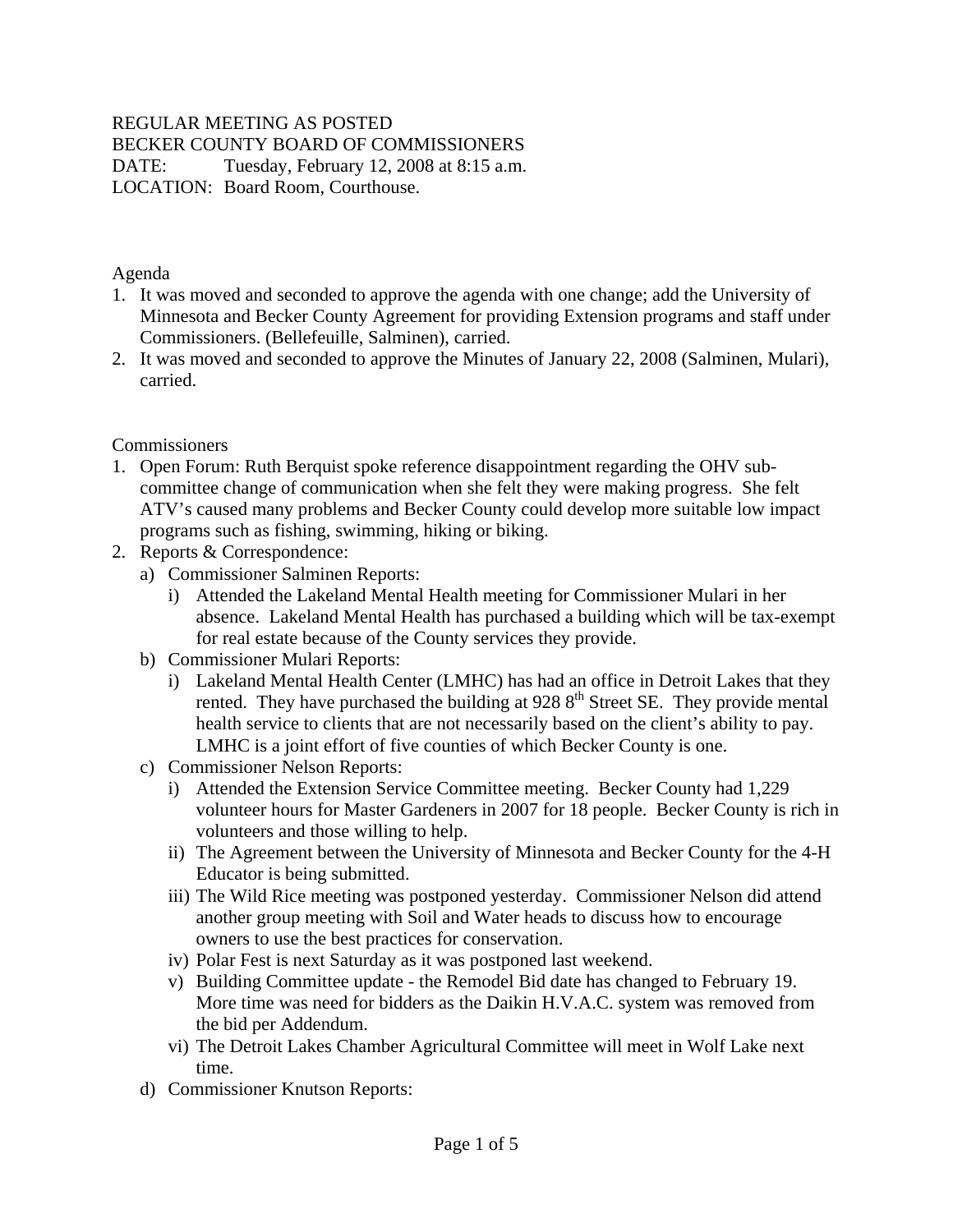- i) Attended the Environmental Affairs Committee meeting. Transfer Station reported an average year in 2007 for refuse received. Township meetings indicate a need for services to the Eastern part of the County and recycling. In March 2009 the MinnKota contract will be up; it is under review. WeFest has applied for a \$100,000 recycling grant.
- ii) Attended the Parks and Recreation Committee meeting. Parks and Recreation ground maintenance charges are under review.
- iii) Natural Resource Management report. Parks and Recreation will be involved in the Capital for a Day in Detroit Lakes.
- iv) The OHV Policy Committee is planning on receiving comments in writing from its members; no more meetings are planned.
- d) Commissioner Bellefeuille Reports:
	- i) Attended the Property Tax Division meeting with Steve Skoog in Little Falls. Nancy Nelson gave a presentation. Discussion was held on the three areas of the Minnesota Legislature (inner city ring, suburban ring, and out state ring).
	- ii) Attended the Safety Committee meeting. Only 4 days were lost to work related injuries in 2007.
- 3. It was moved and seconded to approve per diem for Commissioner Bellefeuille for his attendance at the Property Tax meeting in Little Falls (Nelson, Mulari), carried.
- 4. Information on the Sesquicentennial Meeting was presented to the Commissioners. May 14, 2008 will be Capital for a Day in Detroit Lakes and also the month of July.
- 5. Information on the Redevelopment of Detroit Lakes was presented to the Commissioners. Detroit Lakes is looking at options for developing the 4 ½ acres abandoned by the Highway 10 realignment.
- 6. Information on the Parking Lot Project was presented to the Commissioners. Closing will be held February 15 on 1016 Lake Avenue house. The asbestos review has been completed on the 1016 and 1020 Lake Avenue houses. It will be necessary to remove the asbestos siding on one house.
- 7. Information on the Phase II Remodel Construction was presented to the Commissioners. The project will be more complicated and expensive than first thought. It will involve a major disruption continuing through the summer.
- 8. Appointments:
	- a) Parks and Recreation appointments are due.
	- b) It was moved and seconded to nominate Marge Johnson to the Lakeland Mental Health Board of Directors (Salminen, Nelson), carried.
- 9 . It was moved and seconded to approve the Agreement between the University of Minnesota and Becker County for providing Extension programs locally and Employing Extension Staff in the amount of \$50,160 (80% employee) for a 4-H Educator working exclusively in Becker County (Nelson, Bellefeuille), carried.

Finance Committee Minutes

- 1. It was moved and seconded to approve the Claims with the addition of three over 90 day approvals (1) Aviands, (2) Tweeton Refrigeration, and (3) Cass County Sheriff (Salminen, Bellefeuille), carried.
- 2. It was recommended by the Finance Committee to approve the Sheriff 2008 boat and water grant, Resolution 02-08-1A in the amount of \$20,221 and to approve the Sheriff agreement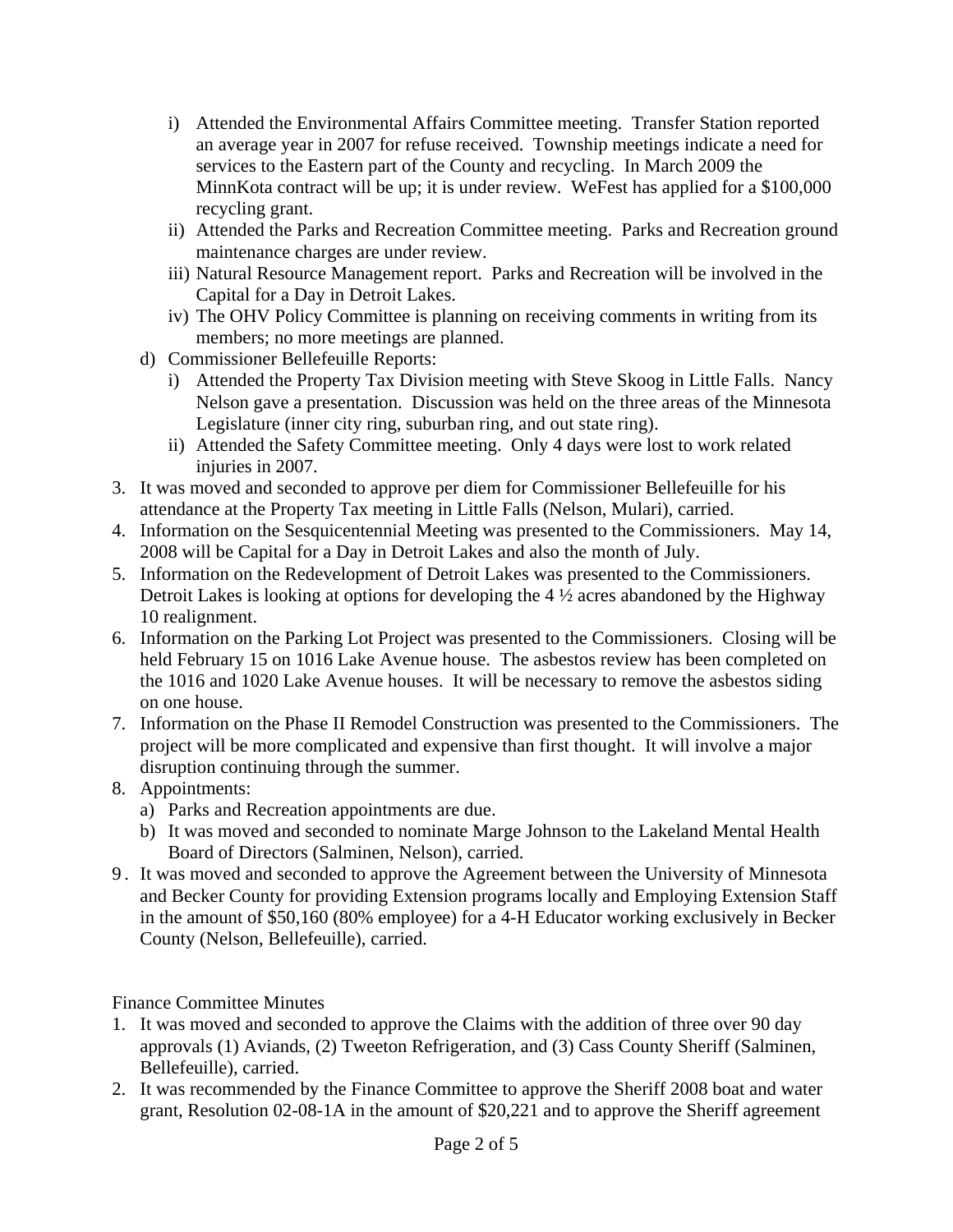with Lakes Learning for GED funding at a cost of \$900 per year, funding provided by Canteen fund.

- 3. It was recommended by the Finance Committee to approve Resolution 02-08-1H for a Transit Bus purchase request for a replacement bus in the amount of \$55,240 in Transit funds.
- 4. It was recommended by the Finance Committee to approve the Natural Resource Management requests for seedling hand planting labor in the amount of \$13,263.40 from the low bidder Superior Forestry Service and to approve the low quote from Heyer Land Surveying & Engineering not to exceed \$3,700 for the Mountain View Recreation Area.
- 5. It was moved and seconded to approve the low bid from Haataja Construction for \$53,890 for the white goods processing center to be constructed at the transfer station (Salminen, Mulari), carried.
- 6. It was moved and seconded to approve the County Attorney request for two cell phones not including "Mail2Go" service with review in six months and allowing the County Attorney to sign the contract as a representative of the Board (Bellefeuille, Salminen), carried.
- 7. It was moved and seconded to approve the high bid for the garage at 1020 Lake Avenue from Mike Eilertson in the amount of \$1,101 and give Jon Thomsen the authority to set the move by date and furthermore authorize Jon Thomsen to accept the low bid for demolition of the buildings once the effects of the garage removal is reflected in the demolition bids (Salminen, Nelson), carried.
- 8. It was moved and seconded to approve the MCCC CAMA USA three year contract utilized by the Assessor's Office in the amount of \$10,500 in 2008 and 5% increases in 2009 and 2010 (Mulari, Salminen), carried.
- 9. It was moved and seconded to approve the MARCO Furniture Agreement not to exceed \$3,553.50 to provide an overall work place design for the courthouse addition (Salminen, Nelson), carried.
- 10. The December cash comparison and investment summary was presented.
- 11. It was moved and seconded to approve the additions to the Investment Policy to meet changing auditing standards (Salminen, Mulari), carried.
- 12. It was recommended by the Finance Committee to continue the process by the Highway Department to hire four temporary seasonal employees.

# Assessor

1 . It was moved and seconded to approve (1) the Abatement for PIN 08.0108.000, Detroit District in the amount of \$794 for an assessment correction on 2007 taxes, and (2) the Abatement for PIN 49.0720.000, Detroit Lakes in the amount of \$576 for lease cancellation 2007 taxes (Salminen, Nelson), carried.

# **Sheriff**

- 1. It was moved and seconded to approve Resolution 02-08-1A for the Boat & Water Safety Program in the amount of \$20,221 from January 1, 2008 through June 30, 2009 (Nelson, Mulari), carried.
- 2. It was moved and seconded to approve the ABE/GED Service Agreement between Lakes Learning and Becker County Jails in the amount of \$900 with funds allocated from the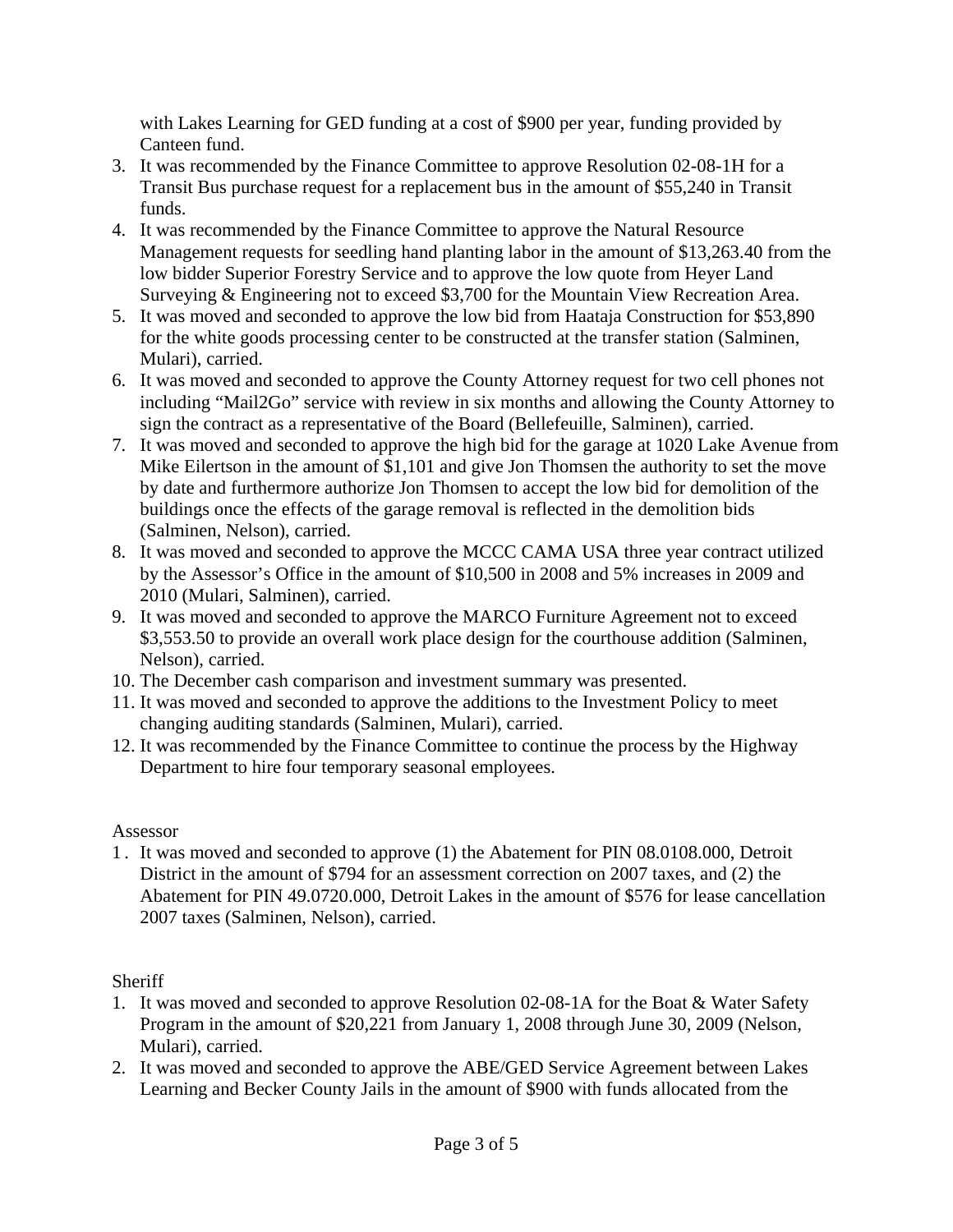Inmate canteen fund (Salminen, Bellefeuille), carried. The Sheriff is in the process of applying for a Grant to re-pay the money.

#### Human Services

- 1. It was moved and seconded to approve the HCBS Contract Modifications to Caring Hands Home Care, Greenwood Connections, Lutheran Social Services, Mn Home Care, Northern Safety and Security, Perham Home Care, St. Mary's Senior Supportive Living, St. Mary's Home Health, Smith Group Home, and White Earth Home Care (Salminen, Mulari), carried.
- 2. It was moved and seconded to approve the Purchase of Service Agreements for Emmanuel Community for Senior Coordinator, Lakeland Mental Health Center, Shared Care Psychiatry Agreement with Lakeland Mental Health Center, Lakes Homes, Merit Care Home Care, Orenda Corporation, and Perham Hospital Home Care (Salminen, Bellefeuille), carried.
- 3. It was moved and seconded to approve the Human Services Claims (Salminen, Mulari), carried.
- 4. It was moved and seconded to accept the Community Health Report (Bellefeuille, Salminen), carried.
- 5. It was moved and seconded to approve the Community Health Claims (Salminen, Nelson), carried.
- 6. It was moved and seconded to accept the Transit Ridership Report (Mulari, Salminen), carried.
- 7. It was moved and seconded to approve Resolution 02-08-1G setting forth the Becker County Transit policy regarding drug and alcohol testing (Salminen, Nelson), carried.
- 8. It was moved and seconded to approve Resolution 02-08-1H authorizing the Becker County Transit department to purchase a new transit bus from North Central Bus Sales in the amount of \$55,240 (Salminen, Nelson), carried.
- 9. It was moved and seconded to approve the Transit Claims (Salminen, Bellefeuille), carried.

Natural Resource Management

- 1. It was moved and seconded to approve Resolution 02-08-1B setting the auction dates for the Sale of Timber Stumpage from Tax-Forfeited Lands on Friday, February 22; Friday, July 25; and Friday, October 24 (Salminen, Mulari), carried.
- 2. It was moved and seconded to approve Resolution 02-08-1C for Becker County to enter into an Agreement with the State of Minnesota for Snowmobile Trail Capital Improvement Grant Funds (Mulari, Salminen), carried.
- 3. It was moved and seconded to approve the low bid from Superior Forestry Service, Inc. in the amount of \$13,263.40 for hand planting approximately 235,000 seedlings this spring (Mulari, Salminen), carried.
- 4. It was moved and seconded to approve the low bid from Heyer Land Surveying & Engineering, LLC in the amount not to exceed \$3,700 for survey work in Section 5 of Burlington Township (i.e. Mountain View Recreation Area) (Salminen, Bellefeuille), carried.

### EDA-Housing

1. The Becker County EDA presented their housing report and a brief look at the activities of the agency in 2007 and their plans for 2008 and beyond. Other Housing activities and other development activities were reviewed and questions were answered.